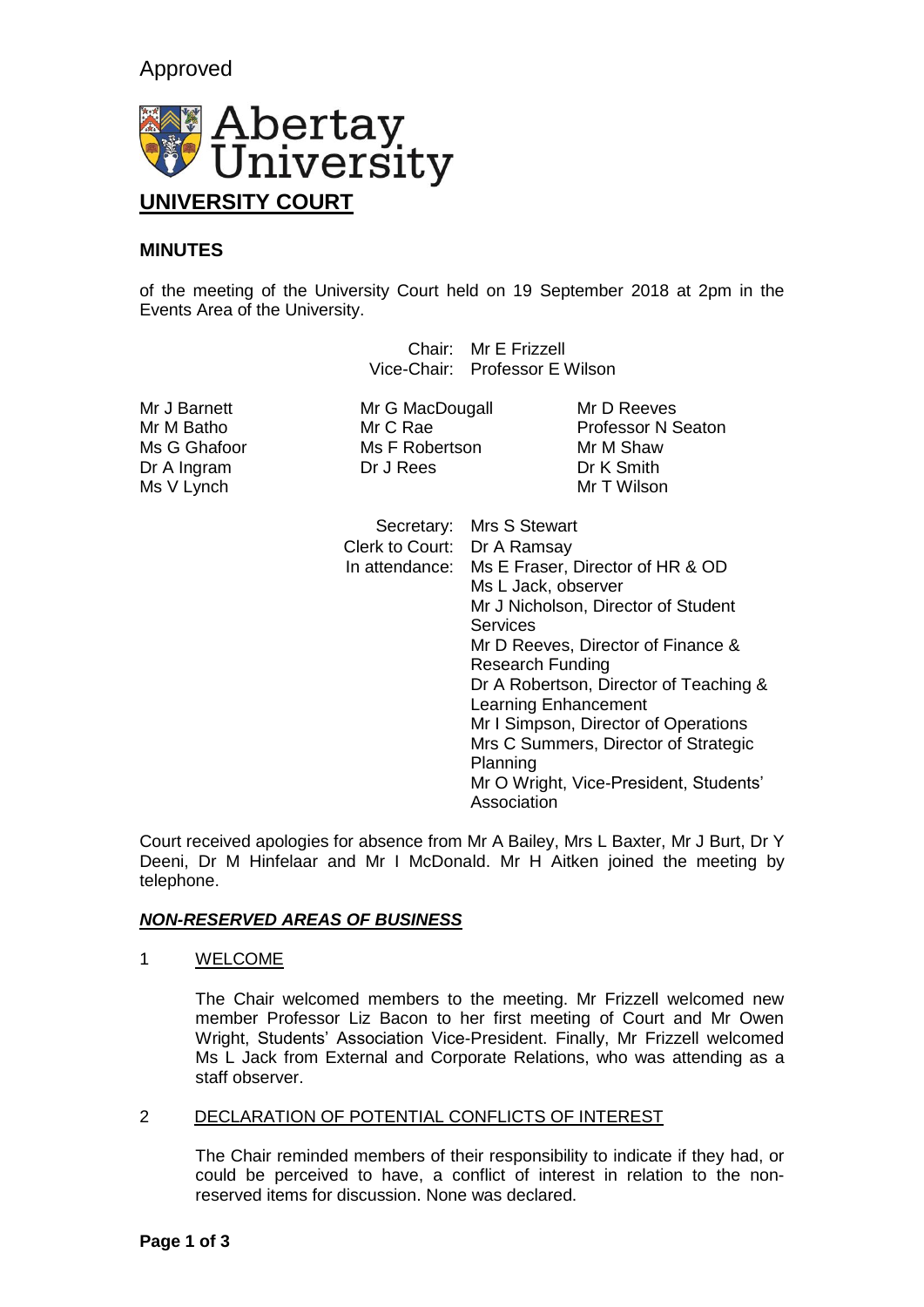#### 3 MINUTES OF THE MEETING OF THE UNIVERSITY COURT HELD ON 20 JUNE 2018

Court approved the above minutes, submitted as Enclosure 01, as an accurate record.

#### 4 MATTERS ARISING FROM THESE MINUTES

Members were advised that there were no matters arising that were not already on the agenda.

#### 5 NSS 2018 OUTCOME AND ANALYSIS CT/0918/02

# CT/0918/03 *CONFIDENTIAL*

The Principal introduced the above papers, which provided Court with a summary of the outcome of the 2018 National Student Survey (NSS), intended to indicate what the University could learn from the results and to apprise Court of the steps being taken to improve the student experience. Professor Seaton advised Court that management were disappointed with the overall results and thanked Mr Nicholson and Dr Robertson for their timely and insightful analysis of the results.

In discussion, members were advised that some identified actions could be enacted swiftly, while others would require considerable time and effort. The University had remodelled its internal module surveys based upon the NSS model, which had enabled the institution to anticipate that results would decline, but not by how much. The President of the Students' Association (SA) advised Court that the SA had promoted a boycott of the NSS and believed its methodology to have been discredited by the National Statistics Society. Mr Wilson further stated his belief that results had been affected by a lack of understanding of the distinction between the SA and the Student Centre. This notwithstanding, Mr Wilson advised members of his belief that the student population had not been significantly more dissatisfied that in previous years and noted that a small numbers of respondents could disproportionally affect the results.

One member questioned whether there were any correlation between the NSS results and comments received from staff as part of the staff questionnaire. Professor Seaton noted that the pace of change had been more rapid than might have been optimal and that management would take from this a learning point around managing change without over-stressing the system.

In discussion, members sought clarification of the extent to which potential applicants were influenced by the NSS results and were advised that the NSS fed significantly into the newspaper league tables, which were widely publicised and therefore more likely to be influential. When asked if management would take a cross-University approach, Professor Seaton advised Court that, whilst management had looked at issues such as timetabling and the quality of teaching spaces, Heads of Division would be expected to take responsibility for the performance of the Division. Professor Seaton also advised members that training programmes for staff would be expanded to include Programme Leaders. One member identified conflict resolution as a potential means of reducing student dissatisfaction and was advised that the University operated such a system and conducted a learning